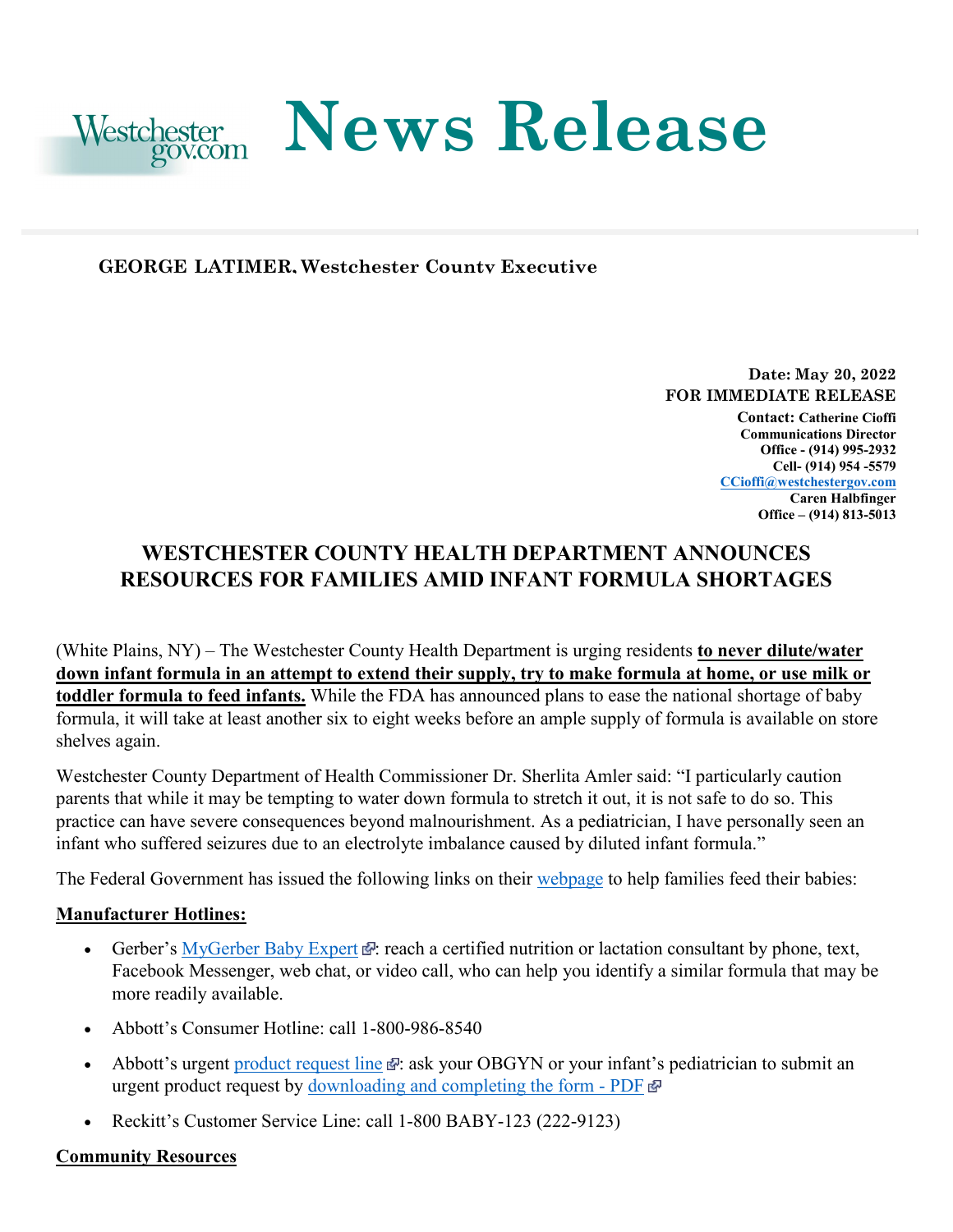- [Locate your nearest Community Action Agency \(CAA\)](https://communityactionpartnership.com/find-a-cap/)  $\mathbb{F}$ [.](https://www.hhs.gov/disclaimer.html) Your neighborhood CAA may be able to provide you with formula or connect you with local agencies that have formula in stock.
- United Way's  $2-1-1$   $\mathbb{F}$ [:](https://www.hhs.gov/disclaimer.html) dial 2–1-1 to be connected to a community resource specialist affiliated with United Way who may be able to help you identify food pantries and other charitable sources of local infant formula and baby food.
- [Feeding America](https://www.feedingamerica.org/find-your-local-foodbank) **[:](https://www.hhs.gov/disclaimer.html)** call your local food bank to ask whether they have infant formula and other supplies in stock.
- [Human Milk Banking Association of North America](https://www.hmbana.org/find-a-milk-bank/) & (HMBANA): certain HMBANA-accredited milk banks are distributing donated breast milk to mothers in need; please note that some may require a prescription from a medical professional. Find an HMBANA[-accredited milk bank](https://www.hmbana.org/find-a-milk-bank/)  $\Phi$ [.](https://www.hhs.gov/disclaimer.html)

# **WIC-Eligible Families**

• Contact your [local WIC](https://www.signupwic.com/)  $\Phi$  office to identify or obtain additional sources of infant formula nearby.

# **General Guidance**

- Call your OBGYN or pediatrician to see if they have in-office samples or can suggest a similar formula that may be more readily available in stores and is nutritionally similar to your infant's typical formula.
- • You should **not** water down formula, try to make formula at home, or use toddler formula to feed [code](https://www.similacrecall.com/us/en/product-lookup.html) $\mathbb{F}$  to see whether or not it was affected by the recall. infants. Don't discard formula unless it is expired or is part of the recall. Check your formula's [lot](https://www.similacrecall.com/us/en/product-lookup.html)
- You can find more guidance from the **American Academy of Pediatrics**  $\mathbb{F}$ .

[The New York Milk Bank](https://www.nymilkbank.org/) is the first comprehensive nonprofit milk bank based in New York State where breast Additionally, locally the Health Department is notifying the public about the New York Milk Bank in Valhalla. milk is collected from carefully screened donors, pasteurized and distributed to infants in need. Women looking to donate breast milk can also reach out to the New York Milk Bank to provide excess breast milk to babies in need.

Clients of the Health Department's WIC Program should contact their WIC clinic for support if their grocery store is out of their WIC infant formula. Yonkers WIC clients should call (914) 231-2510 and Port Chester WIC clients should call (914) 813-7244.

The Department of Health will continue to monitor the situation and communicate with families. For more information, support and WIC eligibility, visit the Health Department's website at <https://health.westchestergov.com/>

**###** 

#### **About Westchester County**

 Westchester County, located in the heart of the historic Hudson Valley, covers 500 square miles and has a population of just over a million. Originally home to Native Americans, who were members of the Lenape tribe, it is today a rich mix of many cultures and landscapes. The County is a blend of bustling cities, quaint of 6 cities, 19 towns and 20 villages. Westchester County is known for top-notch public schools, and a high quality of life. The County is also an intellectual capital, boasting a highly educated workforce, competitive centers. Westchester is led by County Executive George Latimer, who took office in January 2018 as the ninth villages and picturesque towns as well as open spaces and a network of beautiful parks. Westchester is made up colleges and universities, Fortune 500 companies, world changing non-profits, and cutting-edge research